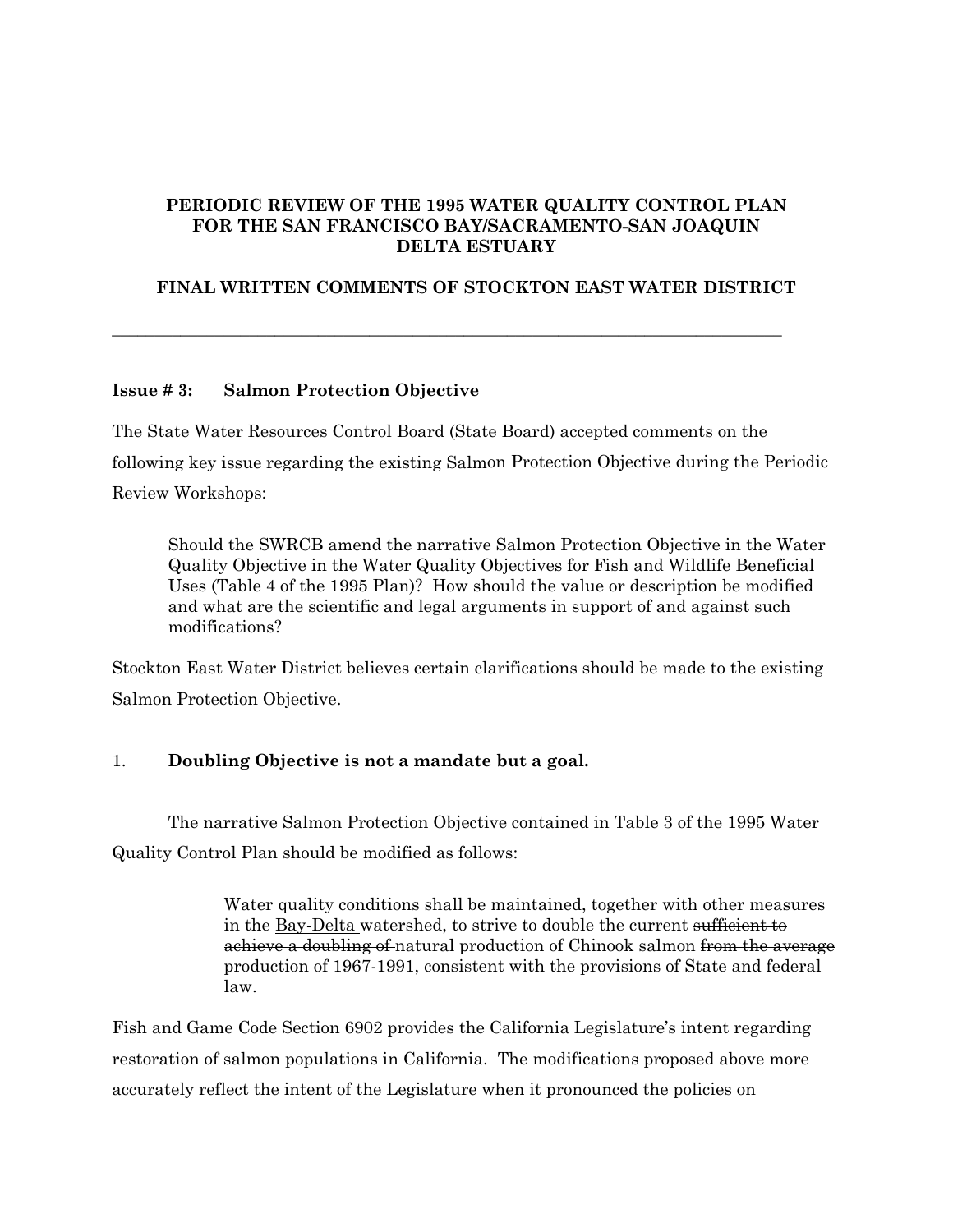increasing the natural production of anadromous fish. The reference to "the average production of 1967-1991" is inappropriate as Section 6902, which was enacted in 1988, sets forth the goal to "double" the "current" natural production, not historical levels. So if any time period is included in the Salmon Protections Objective, it should refer to levels of fish existing in the 1988-1989 time period.

Moreover, "production" of fish is specifically defined in Fish and Game Code Section 6911 as "the survival of fish to adulthood as measured by the abundance of the recreational and commercial catch together with the return of fish to the state's spawning stream." As such, the measurement of success in production must take into account, both recreational and commercial catch and those fish returning to streams.

#### 2. **Quantitative Salmon Doubling Objective for each Chinook salmon run in each basin and salmon producing stream is not needed.**

 Several parties have suggested that quantitative salmon doubling objectives are needed for each stream in the Bay-Delta watershed. First, there is no legal authority supporting the establishment of doubling goals on the individual streams within Bay-Delta watershed. The Salmon, Steelhead Trout, and Anadromous Fisheries Program Act provides a policy to increase the natural production of anadromous fish, but does not provide legal authority for the State Board to establish doubling goals on individual streams. Doubling the natural production of salmon is a goal of the State, period.

The United States Fish and Wildlife Service (FWS) has suggested that the State Board use numbers contained in its Final Anadromous Fish Restoration Program (AFRP) Plan as a baseline in determining the accomplishments in meeting the Salmon Protection Objective. The FWS claims that the doubling numbers contained in the Final AFRP were based on sound science; this is simply not the case. While the process for developing the numbers indeed took many years, the majority of the comments made by interested parties were ignored. The final product was an agency driven report without outside peer review or scientific support. Many of the suggested doubling targets are on streams where either none or very limited fishery information exists. At best, the doubling goals were based on anecdotal information that is neither corroborated by fact nor science. As such, these

2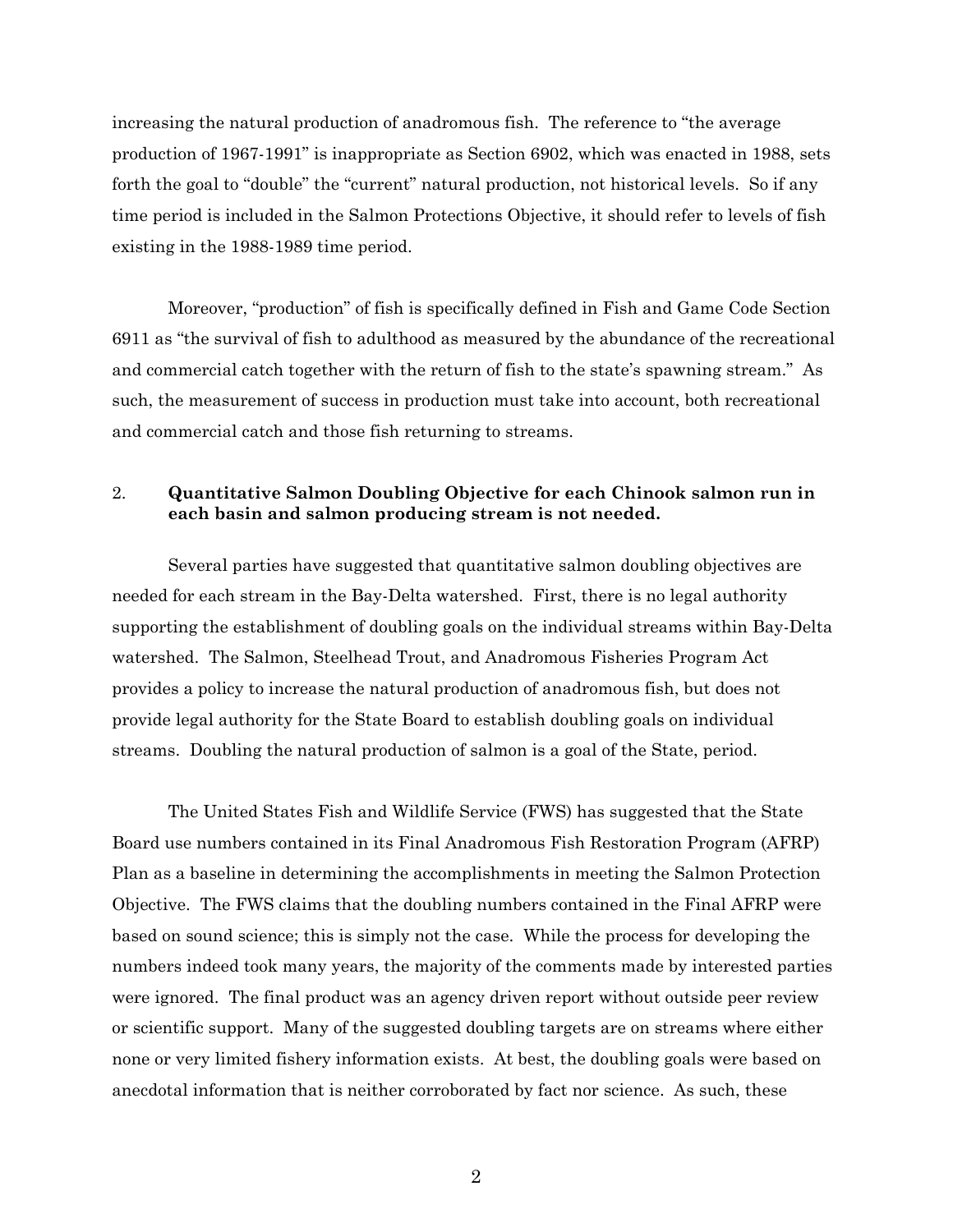doubling goals should not be used a baseline for measuring success of the Salmon Protection Objective.

## 3. **The State Board should not expand the geographic scope of the Periodic Review by including flow requirements on individual tributaries to the Bay-Delta watershed.**

 A few interested parties have suggested that the geographic scope of the Periodic Review be expanded to consider fishery flow requirements on upstream tributaries to the Bay-Delta watershed. First, the Final Staff Report recommends, "the periodic review workshops should focus on habitat conditions and restoration efforts within the Delta itself, and not expand the focus of the Plan to Delta tributaries." We concur with this limitation; this is not the proper forum for consideration of those types of issues.

Many factors influence the production of salmon in the Bay-Delta. One cannot separate out "flow" as the only viable measure to increase production. There are numerous scientific studies on-going that are evaluating the effect of other actions on the production of salmon, namely, the Vernalis Adaptive Management Plan is studying the effects of exports on fishery production. Moreover, many other actions are available and being implemented including, habitat improvements such as enhancing spawning gravel, increasing riparian vegetation, and decreasing sediment loading, as well as other instream improvements such as installation of fish screens, removal of barriers to passage, addition of fish ladders to assist in passage and temperature control devices.

We agree with the California Department of Fish Game assessment in its submittal on salmon protections that because there is a simultaneous manipulation of multiple factors potentially affecting salmon production, it is very difficult to determine how much success to attribute to individual actions. Continued monitoring of the response of more generation of salmon is needed before it can be determined whether the multifaceted restoration and protection program will be sufficient to achieve the increasing the natural production of salmon. More time should be given to these scientific endeavors before proceeding across the board with flow requirement in various tributaries.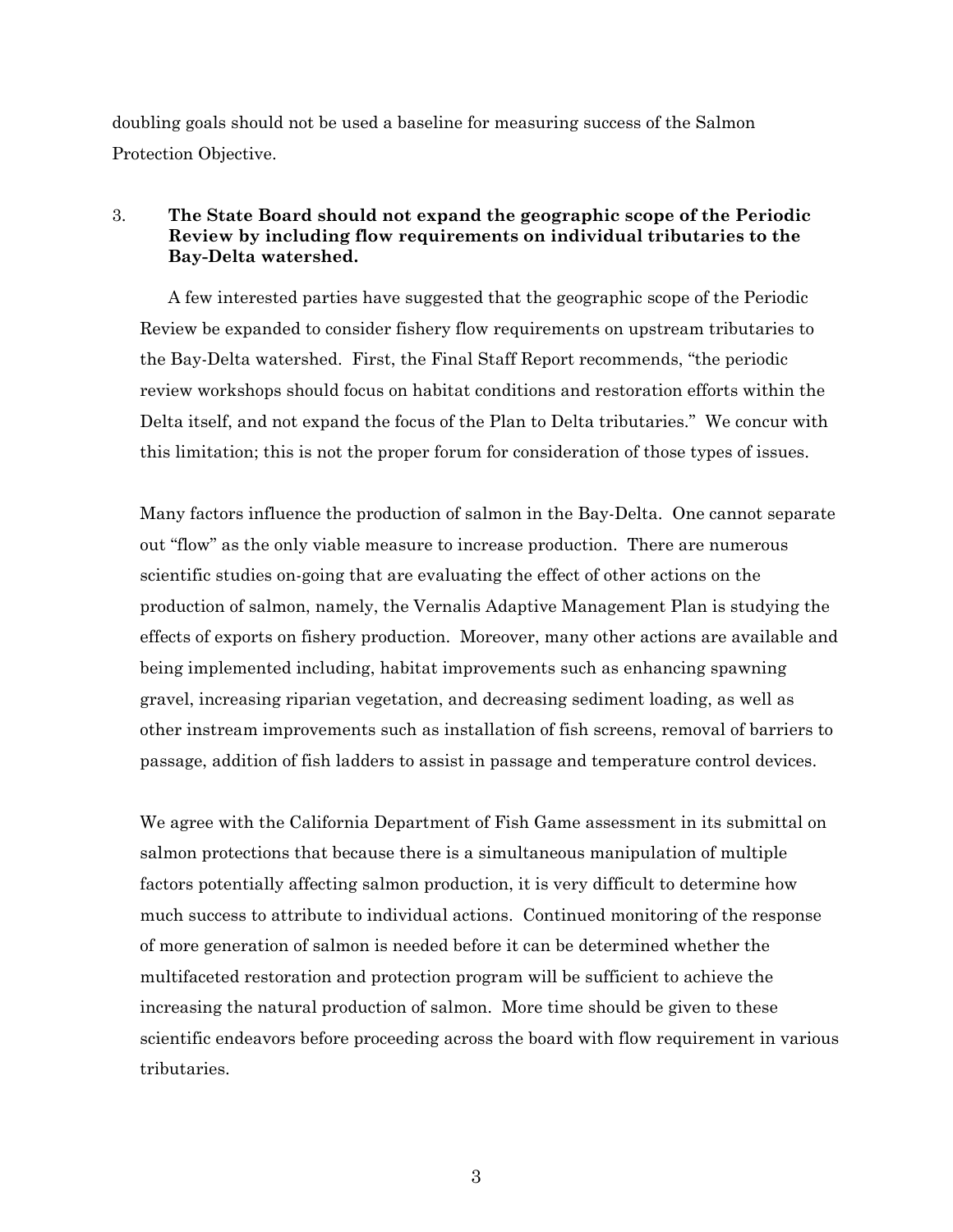## **Issue # 8: River flows: San Joaquin River at Airport Way Bridge, Vernalis: February - April 14 and May 16 – June**

 The State Board accepted considerable testimony regarding the San Joaquin River flow objective during the February through June time period. Stockton East Water District will not reiterate our previous arguments, but only note, that elimination or modification of the San Joaquin River Flow Objective is required as there is no scientific or biological basis for the existing objective.

 Since these proceedings were initiated a significant piece of legislation was passed by the United States Congress and signed by the President of the United States that impacts these proceedings. Public Law 108-361 title "Water Supply, Reliability, and Environmental Improvement Act," was signed into law October 25, 2004 (attached as Exhibit A). This bill provides direction to both the Federal Department of the Interior and to the State of California. Of particular importance are the following sections that specifically deal with achieving the 1995 Bay-Delta Plan water quality objectives:

Section (d) Descriptions of Activities Under Applicable Law -- (2) Conveyance – (D)(i.) PROGRAM TO MEET STANDARDS:

(i) IN GENERAL- Prior to increasing export limits from the Delta for the purposes of conveying water to south-of-Delta Central Valley Project contractors or increasing deliveries through an intertie**, the Secretary shall, not later than 1 year after the date of enactment of this Act, in consultation with the Governor, develop and initiate implementation of a program to meet all existing water quality standards and objectives for which the Central Valley Project has responsibility.** 

(ii) MEASURES- In developing and implementing the program, the Secretary shall include, to the maximum extent feasible, the measures described in clauses (iii) through (vii).

(iii) RECIRCULATION PROGRAM- The Secretary shall incorporate into the program a recirculation program to provide flow, reduce salinity concentrations in the San Joaquin River, and **reduce the reliance on the New Melones Reservoir for meeting water quality and fishery flow objectives through the use of excess capacity in export pumping and conveyance facilities.**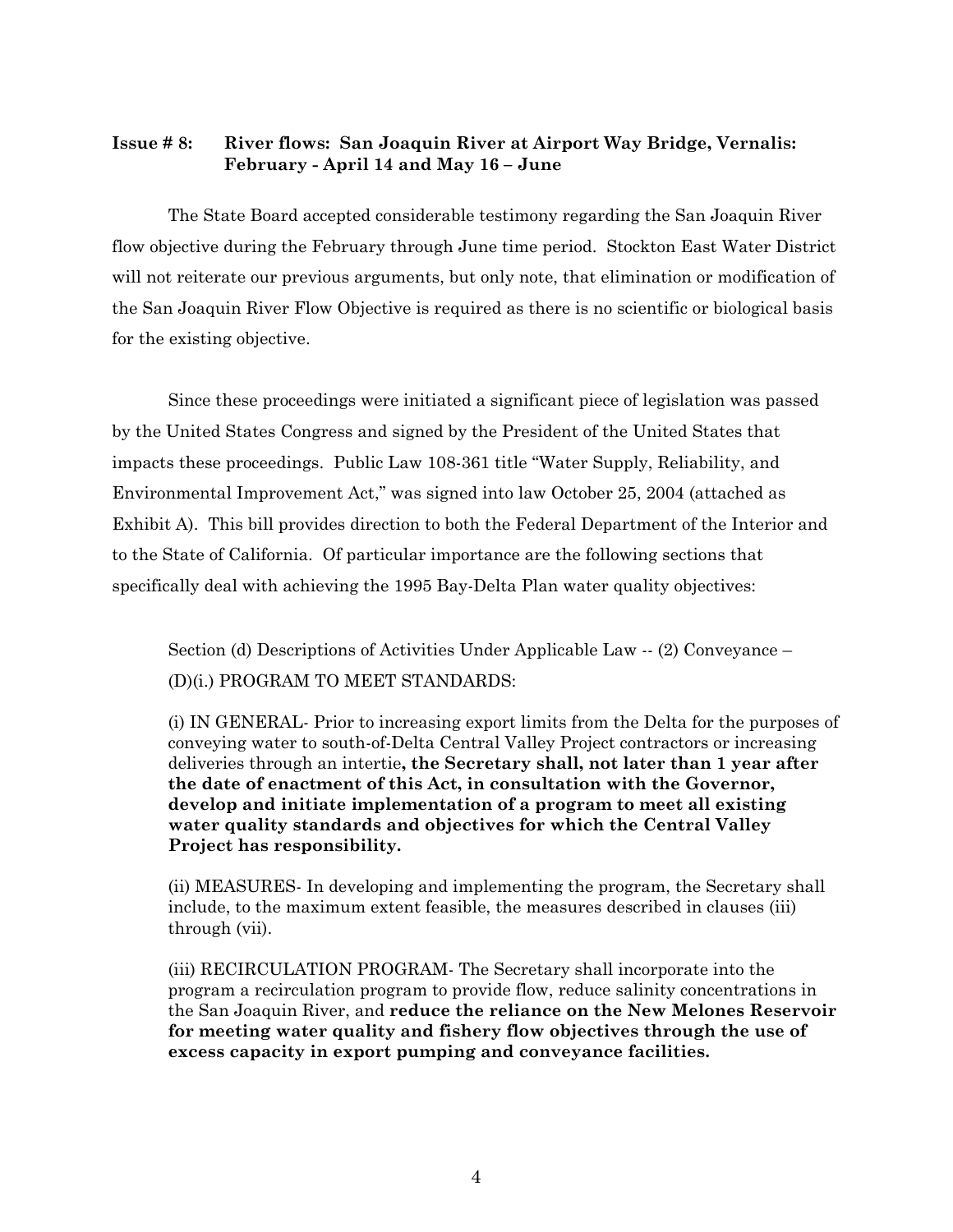#### (iv) BEST MANAGEMENT PRACTICES PLAN-

(I) IN GENERAL- The Secretary shall develop and implement, in coordination with the State's programs to improve water quality in the San Joaquin River, a best management practices plan to reduce the water quality impacts of the discharges from wildlife refuges that receive water from the Federal Government and discharge salt or other constituents into the San Joaquin River.

(II) COORDINATION WITH INTERESTED PARTIES- The plan shall be developed in coordination with interested parties in the San Joaquin Valley and the Delta.

(III) COORDINATION WITH ENTITIES THAT DISCHARGE WATER- The Secretary shall also coordinate activities under this clause with other entities that discharge water into the San Joaquin River to reduce salinity concentrations discharged into the River, including the timing of discharges to optimize their assimilation.

(v) ACQUISITION OF WATER- The Secretary shall incorporate into the program the acquisition from willing sellers of water from streams tributary to the San Joaquin River or other sources to provide flow, dilute discharges of salt or other constituents, and to improve water quality in the San Joaquin River below the confluence of the Merced and San Joaquin Rivers, and **to reduce the reliance on New Melones Reservoir for meeting water quality and fishery flow objectives.**

(vi) PURPOSE- The purpose of the authority and direction provided to the Secretary under this subparagraph is to provide greater flexibility in meeting the existing water quality standards and objectives for which the Central Valley Project has responsibility **so as to reduce the demand on water from New Melones Reservoir used for that purpose and to assist the Secretary in meeting any obligations to Central Valley Project contractors from the New Melones Project.**

As you can see from the above-cited sections, Public Law 108-361 provides clear direction for the Department of the Interior, in consultation with the State, to develop a program to achieve the Bay-Delta objectives that will **reduce the use of water from New Melones Reservoir to meet these objectives.** This law must be taken into consideration by the State in any implementation phase.